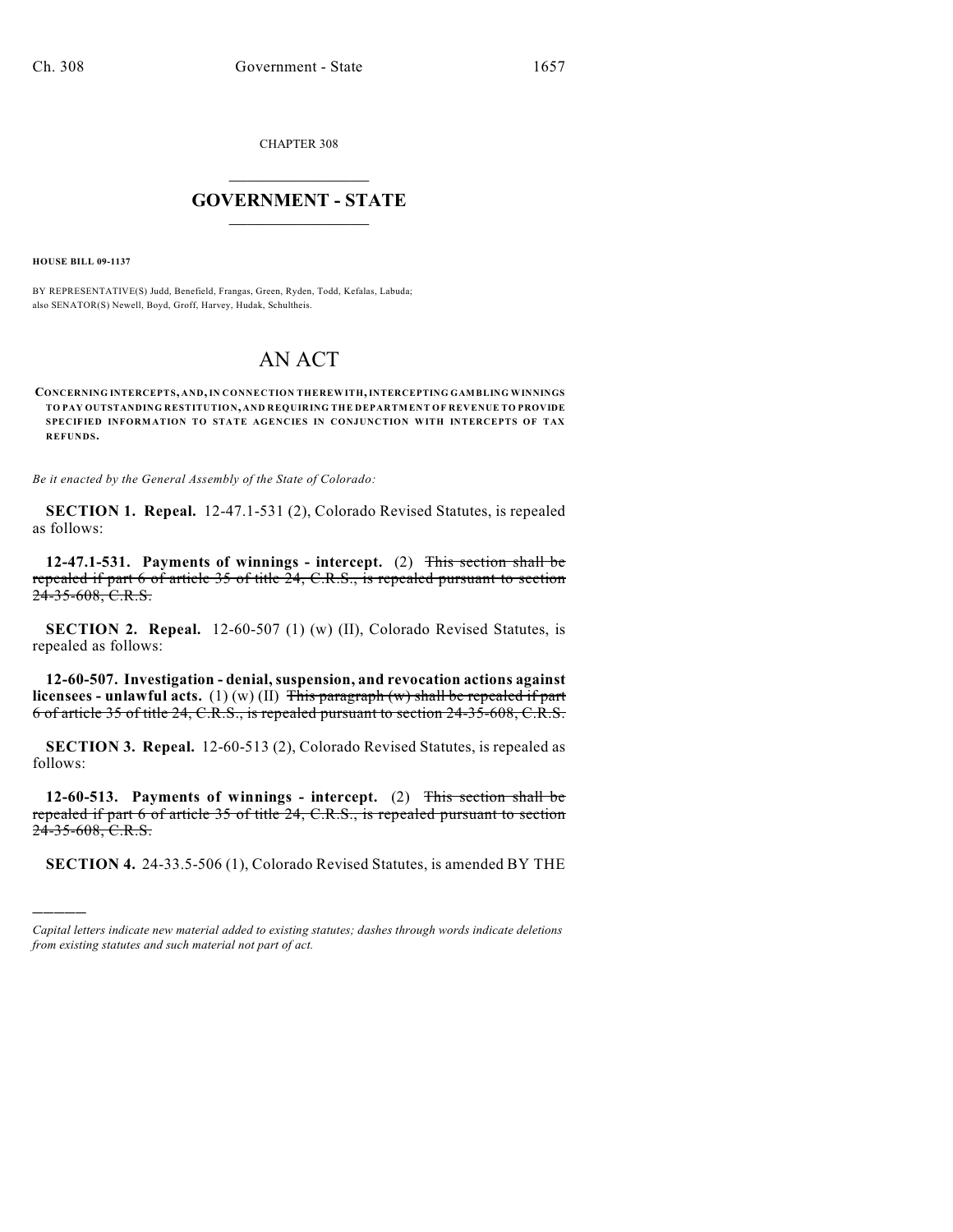ADDITION OF A NEW PARAGRAPH to read:

**24-33.5-506. Victims assistance and law enforcement fund - creation.** (1) There is hereby created in the state treasury a fund to be known as the victims assistance and law enforcement fund, referred to in this section and sections 24-33.5-507 and 24-33.5-508 as the "fund". The state treasurer shall credit to the fund all moneys deposited with the state treasurer pursuant to section 24-4.2-105 (1) and voluntary victim assistance payments from inmates pursuant to article 24 of title 17, C.R.S. The general assembly shall make annual appropriations of the moneys in the fund to the division:

(c.5) (I) FOR ALLOCATION DURING THE STATE FISCAL YEARS 2010-11 AND 2011-12, BASED ON RECOMMENDATIONS FROM THE ADVISORY BOARD, TO THE GAMBLING PAYMENT INTERCEPT CASH FUND CREATED IN SECTION 24-35-605.5, FOR USE BY THE DEPARTMENT OF REVENUE IN ACCORDANCE WITH SECTION 24-35-605.5 (2)(a); EXCEPT THAT MONEYS SHALL NOT BE ALLOCATED FOR SUCH PURPOSE UNLESS ALL OTHER PERMISSIBLE DISTRIBUTIONS AND ALLOCATIONS HAVE BEEN MADE FROM THE FUND.

(II) THIS PARAGRAPH (c.5) IS REPEALED, EFFECTIVE JULY 1, 2012.

**SECTION 5.** 24-35-602 (1), Colorado Revised Statutes, is amended BY THE ADDITION OF THE FOLLOWING NEW PARAGRAPHS to read:

**24-35-602. Legislative declaration.** (1) The general assembly hereby finds and declares that:

(f) VICTIMS OF CRIME AND ALL THE PEOPLE OF THE STATE ARE ADVERSELY AFFECTED WHEN CRIMINAL OFFENDERS DIVERT RESTITUTION TO LIMITED GAMING AND PARI-MUTUEL WAGERING.

A CRIMINAL OFFENDER'S WINNINGS FROM MONEY DIVERTED FROM RESTITUTION SHOULD BE APPLIED TO THE OFFENDER'S OUTSTANDING CRIMINAL COURT OBLIGATIONS.

**SECTION 6.** 24-35-603 (2), Colorado Revised Statutes, is amended to read:

**24-35-603. Definitions.** As used in this part 6, unless the context otherwise requires:

(2) (a) "Outstanding debt" means:

(I) Unpaid child support debt or child support costs to the state pursuant to section 14-14-104, C.R.S., and arrearages of child support requested as part of an enforcement action pursuant to article 5 of title 14, C.R.S., or arrearages of child support that are the subject of enforcement services provided pursuant to section 26-13-106, C.R.S.; AND

(II) RESTITUTION THAT A PERSON HAS BEEN ORDERED TO PAY PURSUANT TO SECTION 18-1.3-603 OR 19-2-918, C.R.S., REGARDLESS OF THE DATE THAT THE RESTITUTION WAS ORDERED.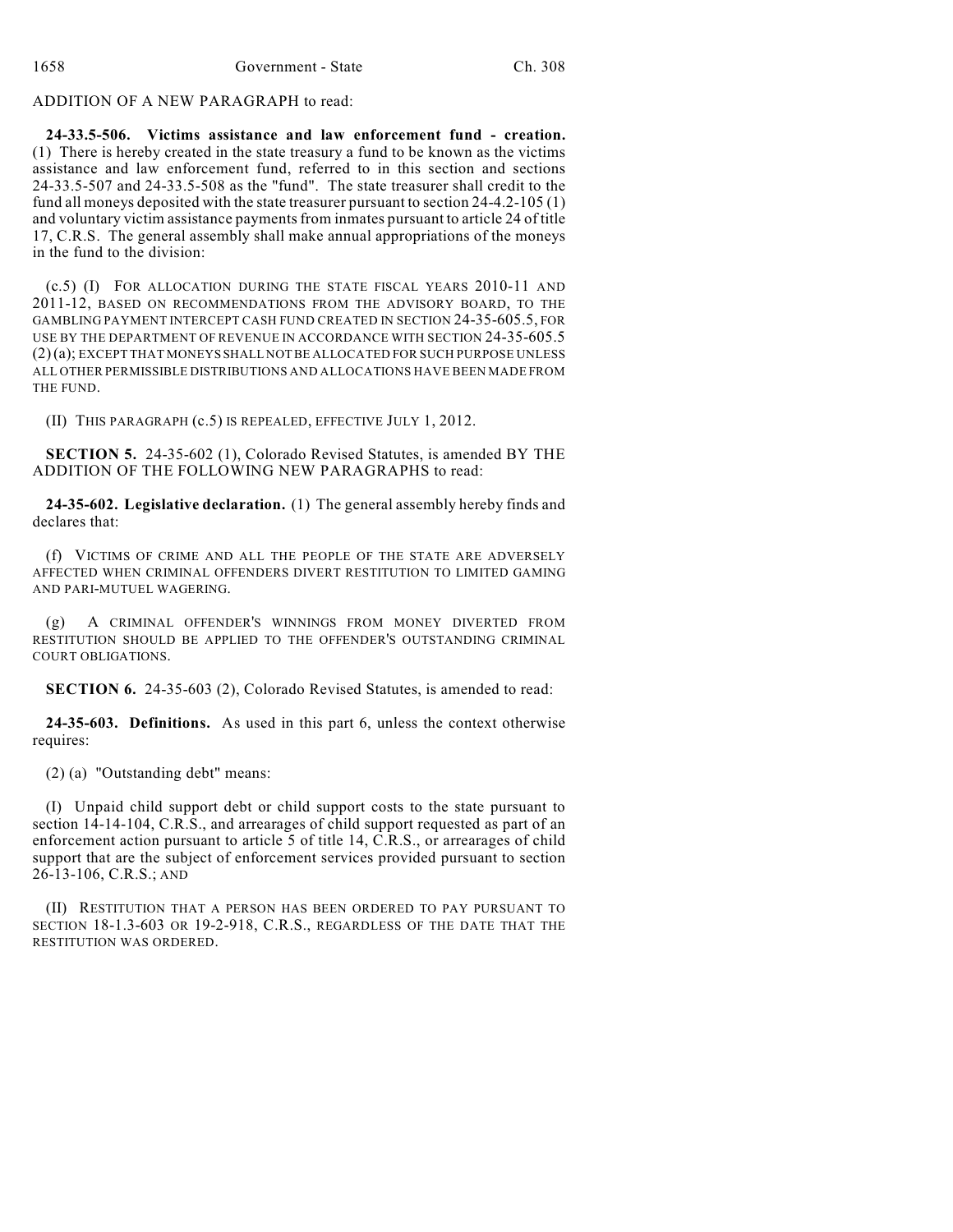(b) NOTWITHSTANDING ANY PROVISION OF PARAGRAPH (a) OF THIS SUBSECTION (2), AN OUTSTANDING DEBT SHALL NOT BE LESS THAN THREE HUNDRED DOLLARS.

**SECTION 7.** 24-35-604 (2), (3), (4) (c), and (4) (d), Colorado Revised Statutes, are amended, and the said 24-35-604 is further amended BY THE ADDITION OF A NEW SUBSECTION, to read:

**24-35-604. Registry - creation - information.** (1.5) ON AND AFTER THE DATE THAT THE JUDICIAL DEPARTMENT RECEIVES NOTICE FROM THE DEPARTMENT OF REVENUE PURSUANT TO SECTION 24-35-605.5 (2)(b) (I), THE JUDICIAL DEPARTMENT SHALL CERTIFY TO THE REGISTRY OPERATOR THE INFORMATION INDICATED IN SUBSECTION (4) OF THIS SECTION REGARDING PERSONS WITH AN OUTSTANDING DEBT AS SPECIFIED IN SECTION 24-35-603 (2) (a) (II).

(2) The department of human services shall certify to the registry operator the information indicated in subsection (4) of this section regarding each child support obligor with an outstanding debt as defined SPECIFIED in section  $24-35-603(2)$ SECTION 24-35-603 (2) (a) (I).

(3) The registry operator shall enter in the registry the information certified to the registry operator by the JUDICIAL DEPARTMENT AND THE department of human services pursuant to subsection  $(2)$  SUBSECTIONS  $(1.5)$  AND  $(2)$  of this section.

(4) The registry shall contain the following information:

(c) The account or case identifier assigned to the outstanding debt by the department of human services THAT CERTIFIED THE INFORMATION TO THE REGISTRY OPERATOR;

(d) The name, telephone number, and address of the department  $of$  human services THAT CERTIFIED THE INFORMATION TO THE REGISTRY OPERATOR REGARDING EACH PERSON WITH AN OUTSTANDING DEBT; and

**SECTION 8.** 24-35-604, Colorado Revised Statutes, is amended BY THE ADDITION OF A NEW SUBSECTION to read:

**24-35-604. Registry - creation - information.** (5) ON AND AFTER THE DATE THAT THE JUDICIAL DEPARTMENT RECEIVES NOTICE FROM THE DEPARTMENT OF REVENUE PURSUANT TO SECTION 24-35-605.5 (2) (b) (I), THE REGISTRY OPERATOR SHALL ADD A FEE OF TWENTY-FIVE DOLLARS TO EACH OUTSTANDING DEBT CERTIFIED BY A DEPARTMENT PURSUANT TO THIS SECTION.

**SECTION 9.** 24-35-605 (2) (b), Colorado Revised Statutes, is amended, and the said 24-35-605 is further amended BY THE ADDITION OF A NEW SUBSECTION, to read:

**24-35-605. Payments - limited gaming and pari-mutuel wagering licensees - procedures.** (2) (b) If the registry operator replies that the winner is listed in the registry:

(I) The reply from the registry operator to the licensee shall indicate the name,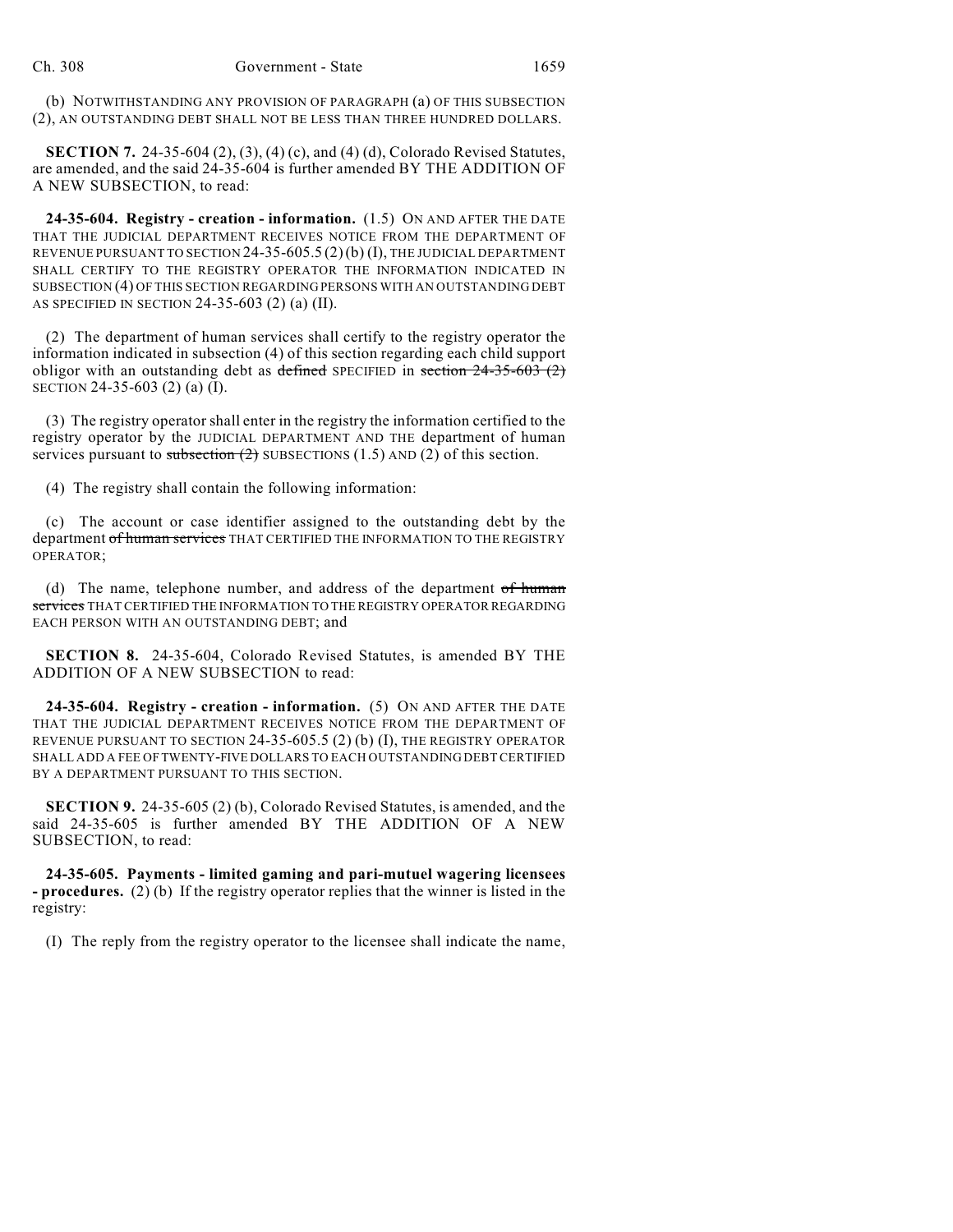telephone number, and address of the department of human services THAT CERTIFIED THE INFORMATION TO THE REGISTRY and the amount of the winner's outstanding debt.

(II) The licensee shall withhold from the amount of the payment an amount equal to the amount certified pursuant to section  $24-35-604$  (2) SECTION 24-35-604. If the amount of the payment is less than or equal to the amount certified, the licensee shall withhold the entire amount of the payment. The licensee shall refer the winner to the department of human services THAT REPORTED THE OUTSTANDING DEBT TO THE REGISTRY.

(III) Within twenty-four hours after withholding a payment pursuant to subparagraph (II) of this paragraph (b), the licensee shall send the amount withheld to the registry operator and report to the registry operator the full name, address, and social security number of the winner, the account or case identifier assigned by the department of human services THAT REPORTED THE OUTSTANDING DEBT TO THE REGISTRY, the date and amount of the payment, and the name and location of the licensee.

(IV) The registry operator shall send to the CERTIFYING department of human services the moneys and information received from a licensee pursuant to subparagraph (III) of this paragraph (b). IF MORE THAN ONE DEPARTMENT CERTIFIED A WINNER, THE REGISTRY OPERATOR SHALL SEND THE INFORMATION TO EACH CERTIFYING DEPARTMENT AND DISTRIBUTE THE MONEYS AMONG THE DEPARTMENTS AS FOLLOWS:

(A) THE REGISTRY OPERATOR SHALL SEND TO THE DEPARTMENT OF HUMAN SERVICES ANY AMOUNT CERTIFIED BY THE DEPARTMENT OF HUMAN SERVICES.

(B) OF ANY MONEYS REMAINING AFTER THE DISTRIBUTION, IF ANY, TO THE DEPARTMENT OF HUMAN SERVICES PURSUANT TO SUB-SUBPARAGRAPH (A) OF THIS SUBPARAGRAPH (IV), THE REGISTRY OPERATOR SHALL SEND TO THE JUDICIAL DEPARTMENT ANY AMOUNT CERTIFIED BY THE JUDICIAL DEPARTMENT.

(V) The department of human services shall process moneys received from the registry operator pursuant to subparagraph (IV) of this paragraph (b) in accordance with section 26-13-118.7, C.R.S. THE JUDICIAL DEPARTMENT SHALL PROCESS MONEYS RECEIVED FROM THE REGISTRY OPERATOR PURSUANT TO SUBPARAGRAPH (IV) OF THIS PARAGRAPH (b) IN ACCORDANCE WITH THE RULES OF THE DEPARTMENT.

(3) THE REGISTRY OPERATOR SHALL DEDUCT AN AMOUNT EQUAL TO THE FEE ADDED TO THE OUTSTANDING DEBT PURSUANT TO SECTION 24-35-604 (5) FROM EACH PAYMENT RECEIVED FROM A LICENSEE AND FORWARD SUCH AMOUNT TO THE STATE TREASURER FOR DEPOSIT IN THE GAMBLING PAYMENT INTERCEPT CASH FUND CREATED IN SECTION 24-35-605.5.

**SECTION 10.** Part 6 of article 35 of title 24, Colorado Revised Statutes, is amended BY THE ADDITION OF A NEW SECTION to read:

**24-35-605.5. Gambling payment intercept cash fund - creation - gifts, grants, donations - intercepts for restitution.** (1) THERE IS HEREBY CREATED IN THE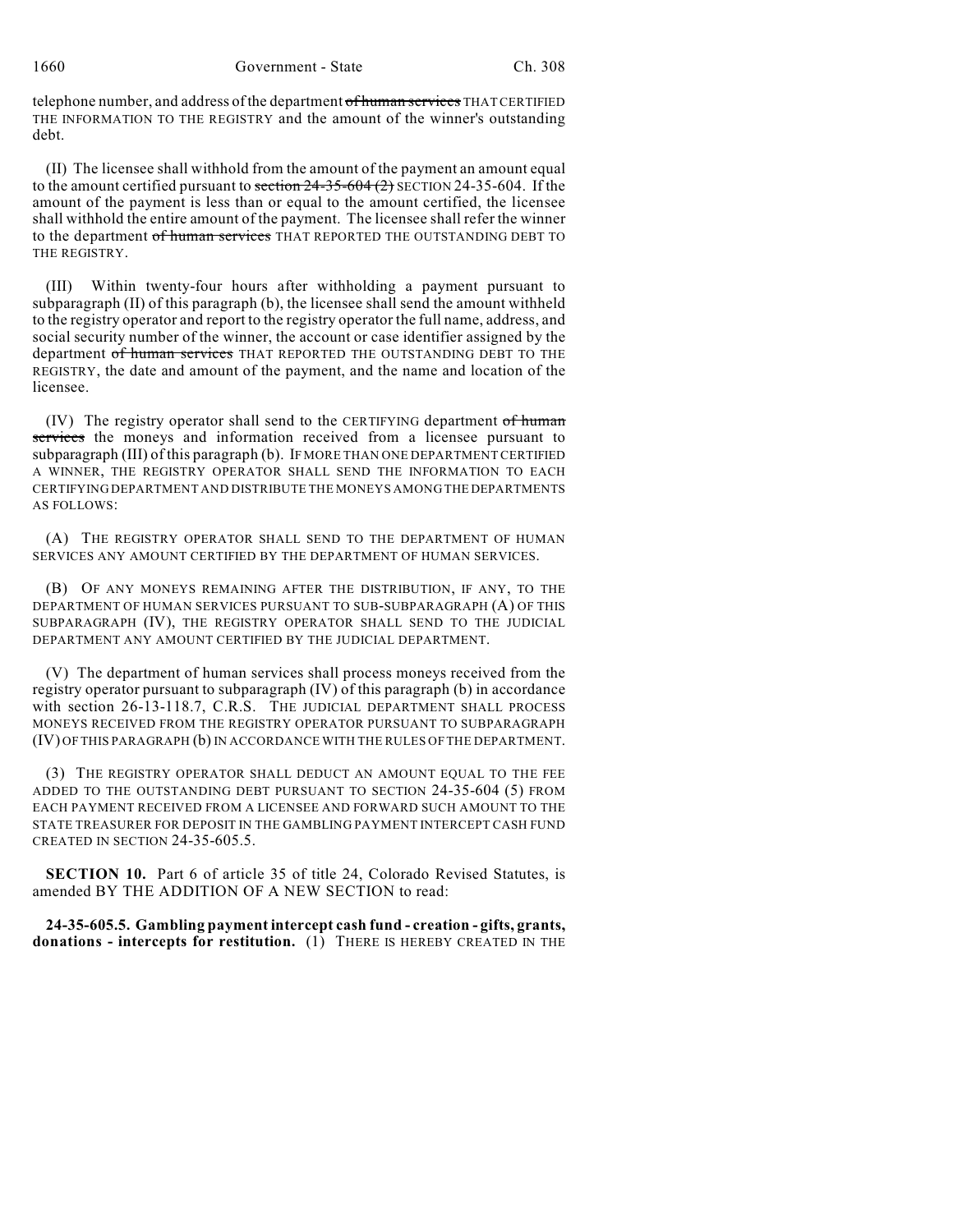STATE TREASURY THE GAMBLING PAYMENT INTERCEPT CASH FUND, REFERRED TO IN THIS SECTION AS THE "FUND". THE FUND SHALL CONSIST OF ANY MONEYS DEPOSITED IN THE FUND PURSUANT TO SECTION 24-35-605 (3), ANY ALLOCATIONS MADE TO THE FUND PURSUANT TO SECTION 24-33.5-506 (1) (c.5) (I), ANY OTHER MONEYS APPROPRIATED TO THE FUND BY THE GENERAL ASSEMBLY, AND ANY GIFTS, GRANTS, OR DONATIONS FROM PRIVATE OR PUBLIC SOURCES, WHICH THE DEPARTMENT OF REVENUE IS HEREBY AUTHORIZED TO SEEK AND ACCEPT FOR THE PURPOSES SET FORTH IN THIS SECTION. ALL PRIVATE AND PUBLIC FUNDS RECEIVED THROUGH GIFTS, GRANTS, OR DONATIONS SHALL BE TRANSMITTED TO THE STATE TREASURER, WHO SHALL CREDIT THE SAME TO THE FUND. THE STATE TREASURER SHALL ALSO CREDIT TO THE FUND ANY MONEYS THAT ARE ALLOCATED THERETO PURSUANT TO SECTION  $24-33.5-506$  (1) (c.5) (I).

(2) (a) THE MONEYS IN THE FUND SHALL BE CONTINUOUSLY APPROPRIATED TO THE DEPARTMENT OF REVENUE FOR THE PURPOSE OF EXPANDING THE PROGRAM ESTABLISHED BY THIS PART 6 TO INCLUDE INTERCEPTS OF RESTITUTION THAT A PERSON HAS BEEN ORDERED TO PAY PURSUANT TO SECTION 18-1.3-603 OR 19-2-918, C.R.S., AS CERTIFIED BY THE JUDICIAL DEPARTMENT. AS SOON AS THERE ARE SUFFICIENT MONEYS IN THE FUND, THE DEPARTMENT OF REVENUE SHALL EXPAND THE PROGRAM FOR SUCH PURPOSE.

(b) ONCE THE INTERCEPT PROGRAM HAS BEEN EXPANDED AS DESCRIBED IN PARAGRAPH (a) OF THIS SUBSECTION (2):

(I) THE DEPARTMENT OF REVENUE SHALL NOTIFY THE JUDICIAL DEPARTMENT AND THE REGISTRY OPERATOR THAT THE JUDICIAL DEPARTMENT MAY BEGIN CERTIFYING OUTSTANDING DEBT PURSUANT TO SECTION 24-35-604 (1.5); AND

(II) MONEYS IN THE FUND SHALL BE SUBJECT TO ANNUAL APPROPRIATION BY THE GENERAL ASSEMBLY FOR THE DIRECT AND INDIRECT COSTS ASSOCIATED WITH THE ADMINISTRATION OF THIS PART 6.

(c) ANY MONEYS IN THE FUND NOT EXPENDED FOR THE PURPOSES SET FORTH IN PARAGRAPHS (a) AND (b) OF THIS SUBSECTION (2) MAY BE INVESTED BY THE STATE TREASURER AS PROVIDED BY LAW. ALL INTEREST AND INCOME DERIVED FROM THE INVESTMENT AND DEPOSIT OF MONEYS IN THE FUND SHALL BE CREDITED TO THE FUND. ANY UNEXPENDED AND UNENCUMBERED MONEYS REMAINING IN THE FUND AT THE END OF A FISCAL YEAR SHALL REMAIN IN THE FUND AND SHALL NOT BE CREDITED OR TRANSFERRED OR REVERT TO THE GENERAL FUND OR ANY OTHER FUND.

**SECTION 11.** 24-35-607 (2), (3) (b), and (3) (c), Colorado Revised Statutes, are amended, and the said 24-35-607 (3) is further amended BY THE ADDITION OF A NEW PARAGRAPH, to read:

**24-35-607. Contracting authority - memoranda of understanding - rules.** (2) The department of revenue may enter into  $\alpha$  memorandum MEMORANDA of understanding with the JUDICIAL DEPARTMENT AND THE department of human services to implement this part 6. If the registry is operated by a private entity pursuant to this section, the registry operator may enter into  $\alpha$  memorandum MEMORANDA of understanding with the JUDICIAL DEPARTMENT AND THE department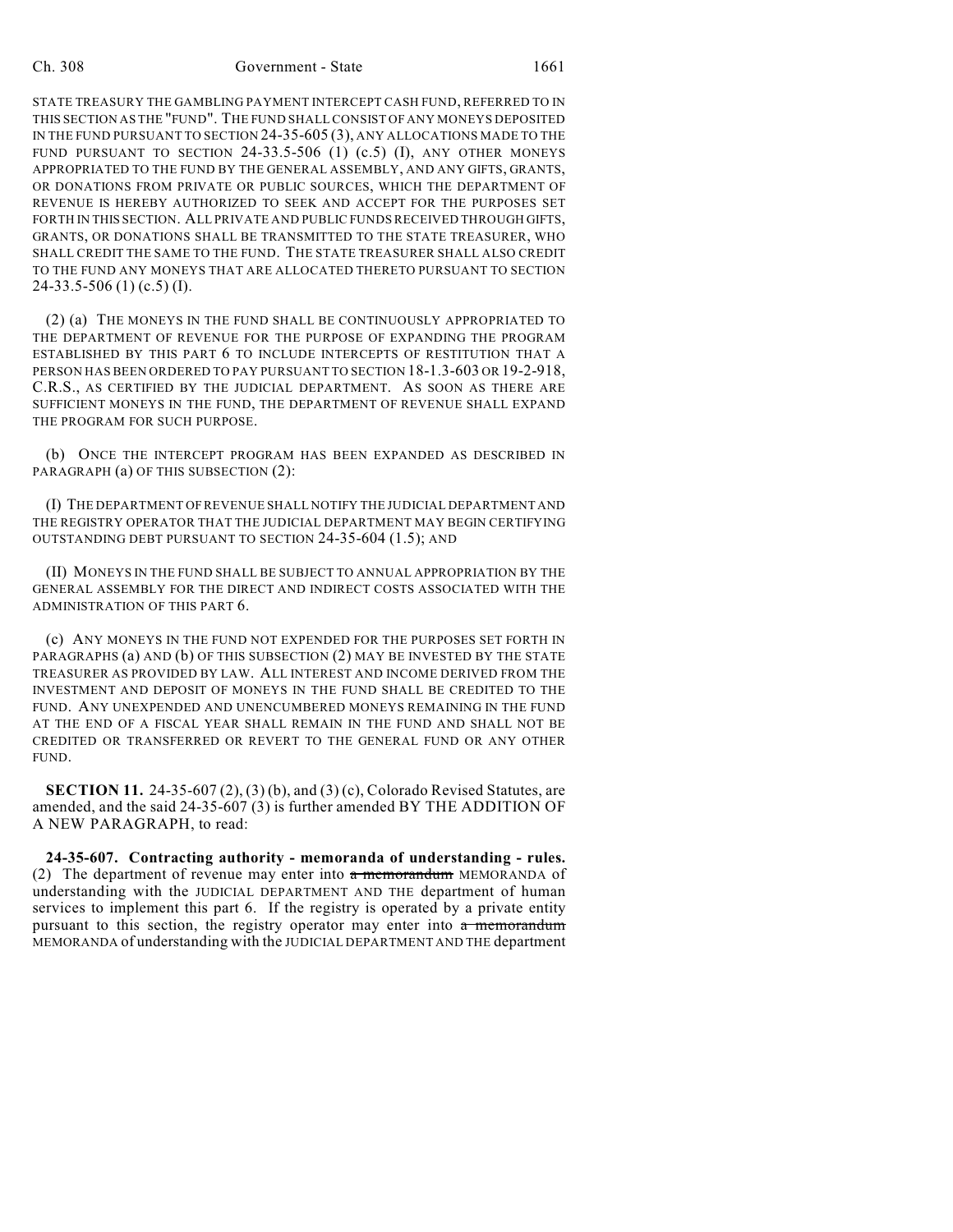of human services to implement this part 6.

(3) The executive director of the department of revenue shall promulgate rules in accordance with article 4 of this title to implement this part 6. The rules shall include, but need not be limited to, rules regarding:

(b) The manner in which a licensee shall communicate with the registry, including the information a licensee shall submit to the registry and the procedures to be followed if the registry is inaccessible due to technical or other problems; and

(c) The protection of the confidentiality of information in the registry; AND

(d) THE CIRCUMSTANCES AND MEANS BY WHICH AN OUTSTANDING DEBT MAY BE COLLECTED FROM A LICENSEE PURSUANT TO SECTION 24-35-605 (2) (b) (IV).

**SECTION 12. Repeal.** 24-35-608, Colorado Revised Statutes, is repealed as follows:

**24-35-608. Conditional repeal of part.** (1) This part 6 shall be repealed if, within twelve months beginning July 1, 2008, there is no winner identified as listed in the registry to whom payment would otherwise be payable by a licensee. If there is no such winner identified as listed in the registry within the twelve-month period, the registry operator shall, at the expiration of the twelve-month period, immediately notify the revisor of statutes, in writing.

(2) This part 6 shall be repealed upon receipt by the revisor of statutes of the notification described in subsection (1) of this section.

**SECTION 13.** 26-13-118.7 (3) and (6), Colorado Revised Statutes, are amended to read:

**26-13-118.7. Gambling winnings - interception - rules.** (3) The state department shall deposit a payment received from the registry operator pursuant to section  $24-35-605$  (2) (b), C.R.S., with the state treasurer. UPON RECEIPT OF A PAYMENT FROM THE REGISTRY OPERATOR PURSUANT TO SECTION 24-35-605 (2)(b), C.R.S., THE STATE DEPARTMENT SHALL DEPOSIT THE PAYMENT WITH THE FAMILY SUPPORT REGISTRY CREATED PURSUANT TO SECTION 26-13-114. After the final disposition of any administrative review requested pursuant to subsection (2) of this section, the state department shall disburse the payment to the family support registry created in section 26-13-114 for processing or for distribution to the individual receiving support enforcement services pursuant to section 26-13-106, as appropriate.

(6) This section shall be repealed if part 6 of article 35 of title 24, C.R.S., is repealed pursuant to section 24-35-608, C.R.S.

**SECTION 14.** 39-21-108 (3) (a) (III), (3) (a) (IV), (3) (a) (V), and (3) (a) (VI), Colorado Revised Statutes, are amended to read:

**39-21-108. Refunds.** (3) (a) (III) Any moneys withheld for payment of a child support debt or child support arrearages pursuant to this subsection (3) shall be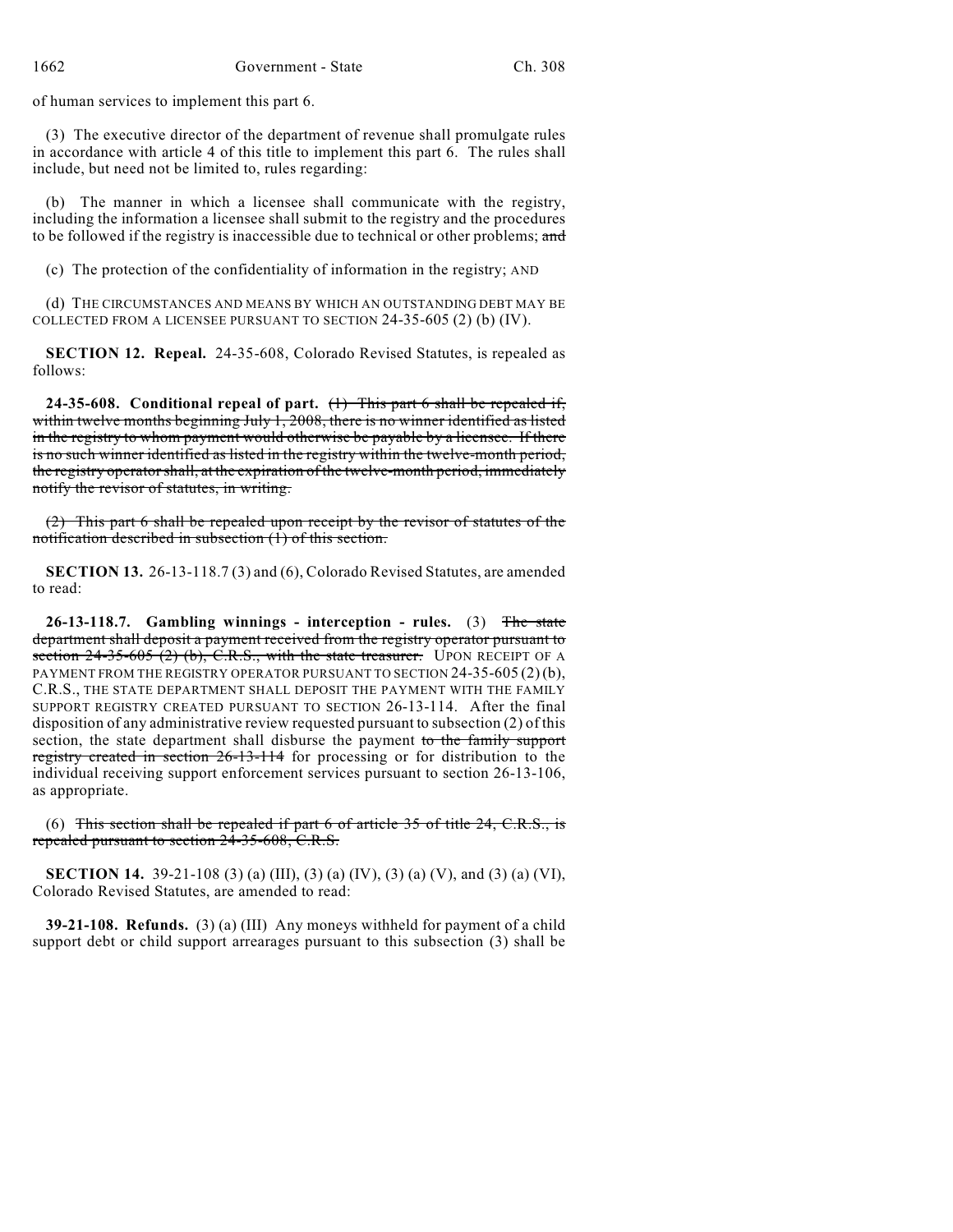deposited monthly with the state treasurer IN THE FAMILY SUPPORT REGISTRY CREATED PURSUANT TO SECTION 26-13-114, C.R.S., for disbursement by the department of human services. For all names and amounts certified by the department of human services pursuant to section 26-13-111, C.R.S., the executive director of the department of revenue shall provide to the department of human services the taxpayers' names and associated amounts deposited with the state treasurer and any other identifying information as required by the department of human services.

(IV) Any moneys withheld for payment of an institution of higher education debt pursuant to this subsection (3) shall be deposited with the state treasurer for disbursement by the state treasurer to the appropriate institution. For all names and amounts EACH PERSON WHOSE NAME AND AMOUNT IS certified by the appropriate institution pursuant to section 23-5-115, C.R.S., the executive director of the department of revenue shall provide to the appropriate institution the taxpayers' names and associated amounts deposited with the state treasurer NAME, ADDRESS, AND SOCIAL SECURITY NUMBER OR FEDERAL EMPLOYER IDENTIFICATION NUMBER, WHICHEVER IS APPLICABLE, OF THE TAXPAYER WHOSE REFUND IS BEING OFFSET, THE AMOUNT OF THE OFFSET, AND ANY OTHER IDENTIFYING INFORMATION AS REQUIRED BY THE INSTITUTION.

(V) Any moneys withheld for payment of an unpaid debt owing to the state pursuant to this subsection (3) shall be deposited with the state treasurer for disbursement by the controller. For all names and amounts EACH PERSON WHOSE NAME AND AMOUNT IS certified by the controller pursuant to section 24-30-202.4, C.R.S., the executive director of the department of revenue shall provide to the controller the taxpayers' names and associated amounts deposited with the state treasurer NAME, ADDRESS, AND SOCIAL SECURITY NUMBER OR FEDERAL EMPLOYER IDENTIFICATION NUMBER, WHICHEVER IS APPLICABLE, OF THE TAXPAYER WHOSE REFUND IS BEING OFFSET, THE AMOUNT OF THE OFFSET, AND ANY OTHER IDENTIFYING INFORMATION AS REQUIRED BY THE CONTROLLER.

(VI) Any moneys withheld for payment of a student loan division debt pursuant to this subsection (3) shall be deposited with the state treasurer for disbursement by the state treasurer to the division. For all names and amounts EACH PERSON WHOSE NAME AND AMOUNT IS certified by the division pursuant to section 23-3.1-104 (1) (p), C.R.S., the executive director of the department of revenue shall provide to the division the taxpayers' names and associated amounts deposited with the state treasurer NAME, ADDRESS, AND SOCIAL SECURITY NUMBER OR FEDERAL EMPLOYER IDENTIFICATION NUMBER, WHICHEVER IS APPLICABLE, OF THE TAXPAYER WHOSE REFUND IS BEING OFFSET, THE AMOUNT OF THE OFFSET, AND ANY OTHER IDENTIFYING INFORMATION AS REQUIRED BY THE DIVISION.

**SECTION 15.** 39-21-113, Colorado Revised Statutes, is amended BY THE ADDITION OF A NEW SUBSECTION to read:

**39-21-113. Reports and returns - repeal.** (21) NOTWITHSTANDING THE PROVISIONS OF THIS SECTION, THE EXECUTIVE DIRECTOR OF THE DEPARTMENT OF REVENUE SHALL PROVIDE INFORMATION TO OTHER STATE AGENCIES AS REQUIRED PURSUANT TO SECTION 39-21-108 (3).